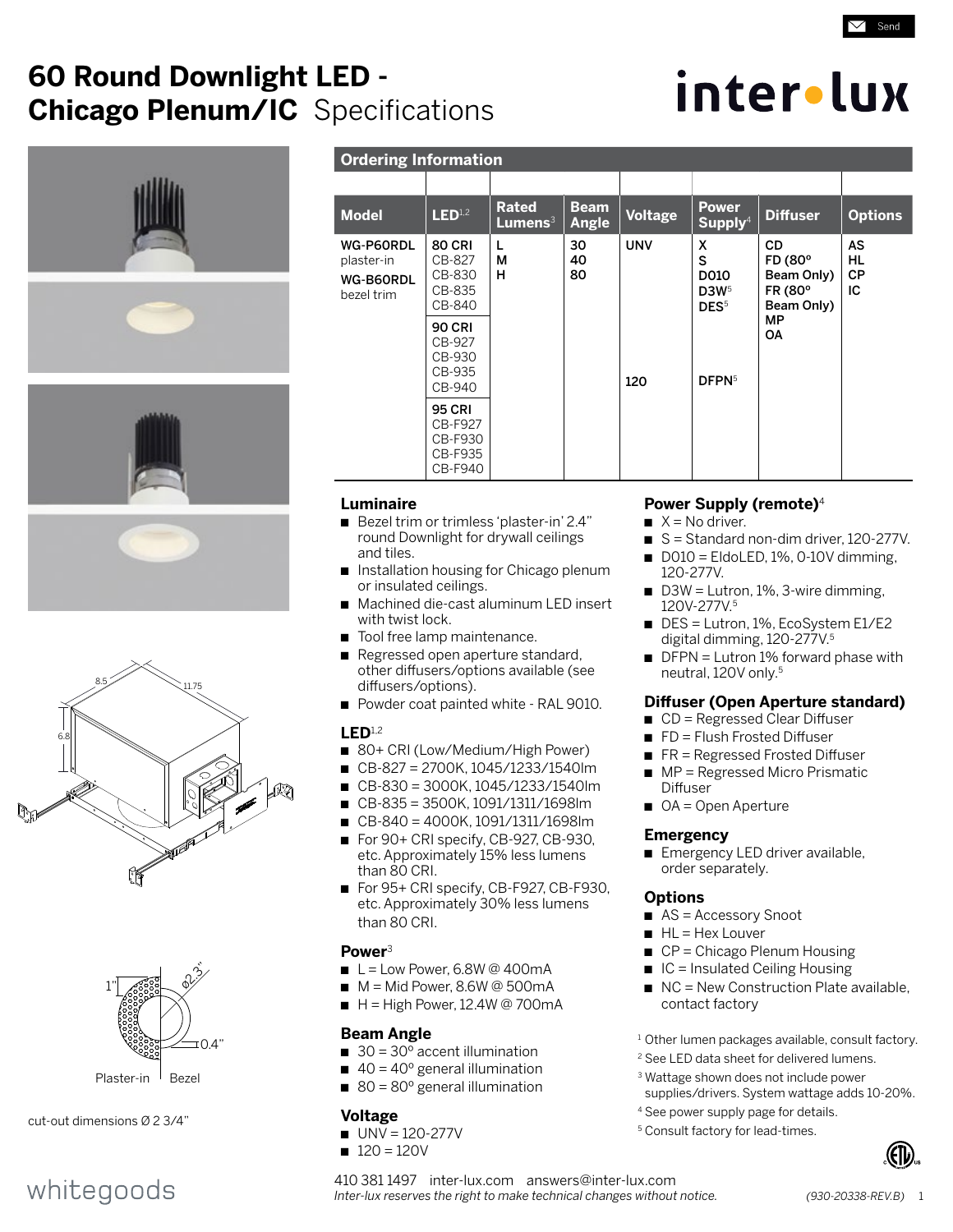# **60 Round Downlight LED - Chicago Plenum/IC** Dimensions

# inter.lux



*See power supply page for details.*



# whitegoods